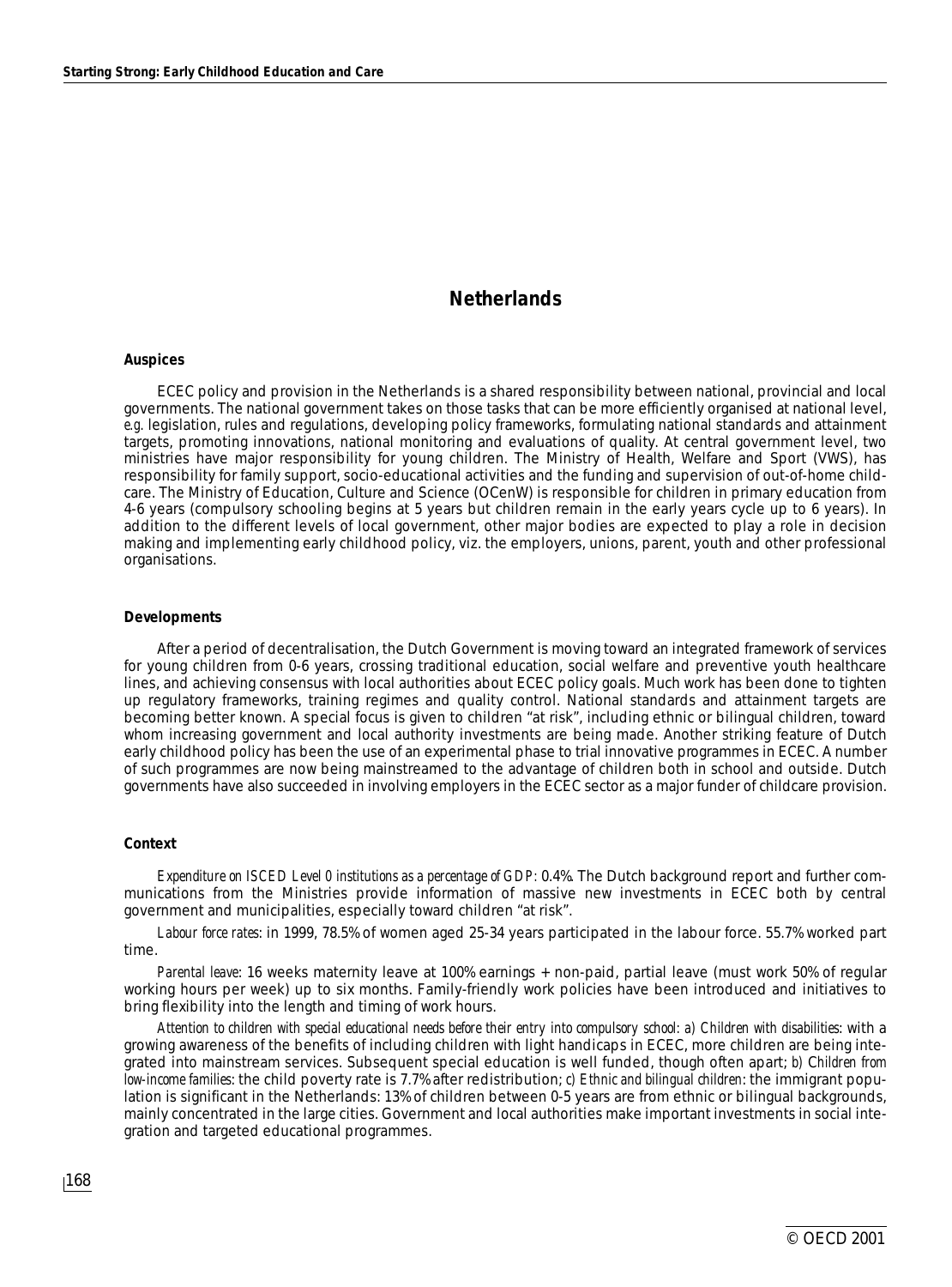### **Provision**

Three "circles of provision" have been created around the child and family i) *General provision* for young children aged 0-6 years; ii) *Interventions* toward families and children who need special attention, and iii) S*pecialised or intensive forms of help for children with special education needs* (SEN).

General provision includes childcare in *childcare centres* for 0-4 years (generally full-day or half-day), *family daycare* (for the youngest children) and *out-of-school care* for the 4-12 year olds. Each type of provision has its own aim, background, funding system and governing structure. Childcare for 0-4 years is used by about 20% of children, outof-school care is used by 5.3% of children; and places in family day-care amount to about 10% of the total volume of childcare for 0-12 year olds. There are also *playgroups* (used by over 50% of 2-4 year olds) and *pre-primary education* for 4-6 year olds which takes place in the *basisschool* and is the first stage (though non-compulsory) of primary education (100% enrolment). Primary education is free. Two-thirds of schools are privately managed, but all are fully publicly funded.

Childcare provision is private (both for-profit and non-profit) but publicly co-funded. Though the parental share of total costs is high (over 40%), childcare costs are subsidised by government and employers. Employers are an important stakeholder, either setting up their own childcare services or, more usually, purchasing or renting "company places" in childcare centres. These places represented about 50% of all childcare places for 0-4 year olds in 1998. Cost ceilings are calculated by the Ministry of Health, Welfare and Sport. Depending on income, costs to parents range from 6%-21% of net family income for a full-time place in childcare. Parental fees are related to the actual use of childcare, and some costs can be deducted from income tax. The aim of government is to fund childcare equally through (local) government, employers and parental fees.

Childcare provision mainly targets families with two working parents, resulting in a marked tendency for middle- and high-income parents to use services more than low-income families. Despite a fourfold increase in places in the nineties, the demand for day-care places still outstrips supply in the Netherlands.

Playgroups are the most popular form of provision for 2-4 year olds in the Netherlands, usually established by private bodies with the legal status of foundations. Many of these foundations are independent; others are part of a larger co-operative structure, frequently a childcare organisation or general welfare foundation. Children usually visit the playgroups twice a week (2-3 hours per visit) to play with their peers or participate in an intervention programme. Almost all playgroup provision is subsidised by local government, but parental contributions are also demanded, often income-related. Special efforts are directed to children at risk (children from low-income families and from ethnic minorities) in both playgroups and primary schools. In addition to the *Law On Funding Education Disadvantage*, further significant investments are planned – 100 million guilders each by central and local governments – in the effort to expand playgroups and provide more intensive programmes in schools and outside school.

*Child-staff ratios*: child-staff ratios in childcare are set for each age cohort. One qualified group leader (either MBO or HBO level, see below) must be assigned to every 4 children, ages 0-1; to 5 children, ages 1-2; to 6 children, ages 2-3; to 8 children, ages 3-4; and to 10 children, ages 4-12. Staff ratios in the early years of the basic school are higher, but have been reduced recently to 1:20. As large investments are being made to improve general quality and to integrate more effectively children at risk, it is probable that class sizes may be reduced further.

## **Staff training and ratios**

The status of staff, almost wholly female, has traditionally been low, particularly in the day-care and playgroup sector. Acute recruitment problems and staff shortages are now imminent but efforts are being made to address the issue through raising wages and improving secondary labour conditions. ECEC workers in contact with children must have, in principle, a higher professional qualification, either a HBO (four-year tertiary, non-university qualification) or an MBO (a senior secondary level, vocational education qualification of two-three years). Quality regulations with regard to childcare also apply to the out-of-school care and to play-groups, including staff qualifications. In the education sector, teaching staff are trained for four years in the PABOs or primary teaching training colleges (HBO), as polyvalent teachers who can work in the entire 4-12 year age range. They take, however, a specialisation for either the age group 4-8 years or 5-12 years. Regardless of what class they teach, all teachers are now paid at equal rates.

#### **OECD policy issues**

Among the issues for policy attention identified by the OECD Review team for the Netherlands were:

*Coherence and co-ordination of services*: during the early years of decentralisation, the co-ordination and coherence of the system was often stretched in terms of management, training and categorisation of personnel, equitable access and quality control.

*Understandings of childhood and early education*: during the early 90s, ECEC was mainly seen from a protection and care angle. Progress is being made, particularly in playgroup and early primary school provision, where a number of